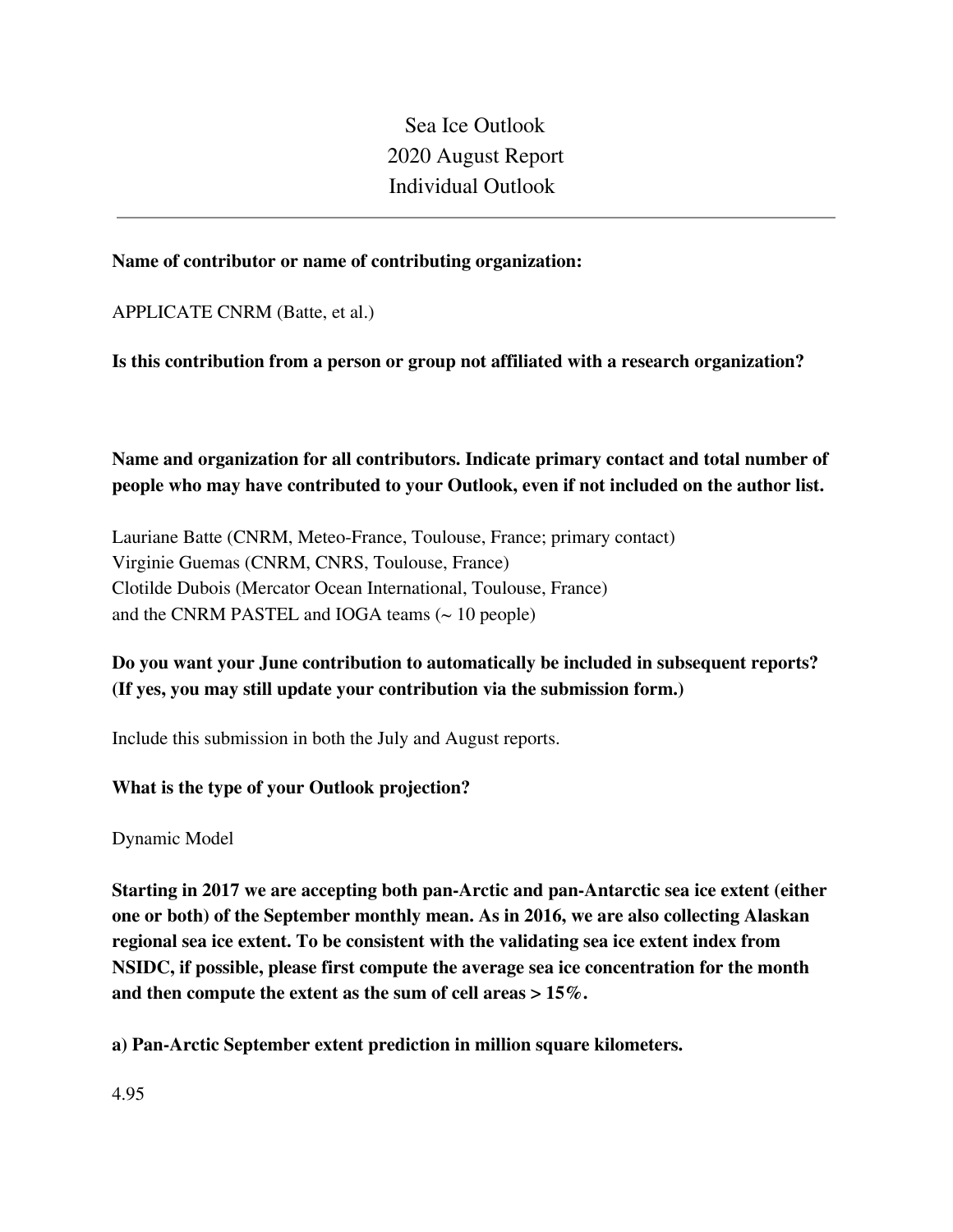**b) same as in (a) but for pan-Antarctic. If your method differs substantially from that for the Arctic, please enter it as a separate submission.**

**c) same as in (b) but for the Alaskan region. Please also tell us maximum possible extent if every ocean cell in your region were ice covered.**

**"Executive summary" of your Outlook contribution (using 300 words or less) describe how and why your contribution was formulated. To the extent possible, use non-technical language.**

This contribution is part of the H2020-APPLICATE project and based on Meteo-France System 7 June initialization forecast. It is a 51-member ensemble forecast initialized from three sets of ocean/ice and atmosphere/land initial conditions from May 21 (25 members), May 28 (25 members), and June 1st (1 member).

### **Brief explanation of Outlook method (using 300 words or less).**

0.46 million square kilometers. The Alaskan regional SIE prediction is produced by a regional

### **Tell us the dataset used for your initial Sea Ice Concentration (SIC).**

Initial conditions for the ocean and sea ice (both concentration and thickness) are provided by Mercator Ocean International. These are based on the Mercator Ocean International operational analysis, run at  $1/12<sup>-1</sup>/<sub>4</sub> \Gamma$  ê<sup>n</sup> horizontal resolution with NEMO-LIM. This analysis is upscaled to the 1/4<sup>-1/4</sup> Γê<sup>n</sup> ocean resolution of CNRM-CM6 HR used for Meteo-France system 7, and fields are used to nudge a NEMO-GELATO run (Meteo-France configuration) forced by IFS operational analysis and restoring SST towards Mercator. Sea ice concentration and thickness (and ocean fields) are used to initialize forecasts.

# **Tell us the dataset used for your initial Sea Ice Thickness (SIT) used. Include name and date.**

See above.